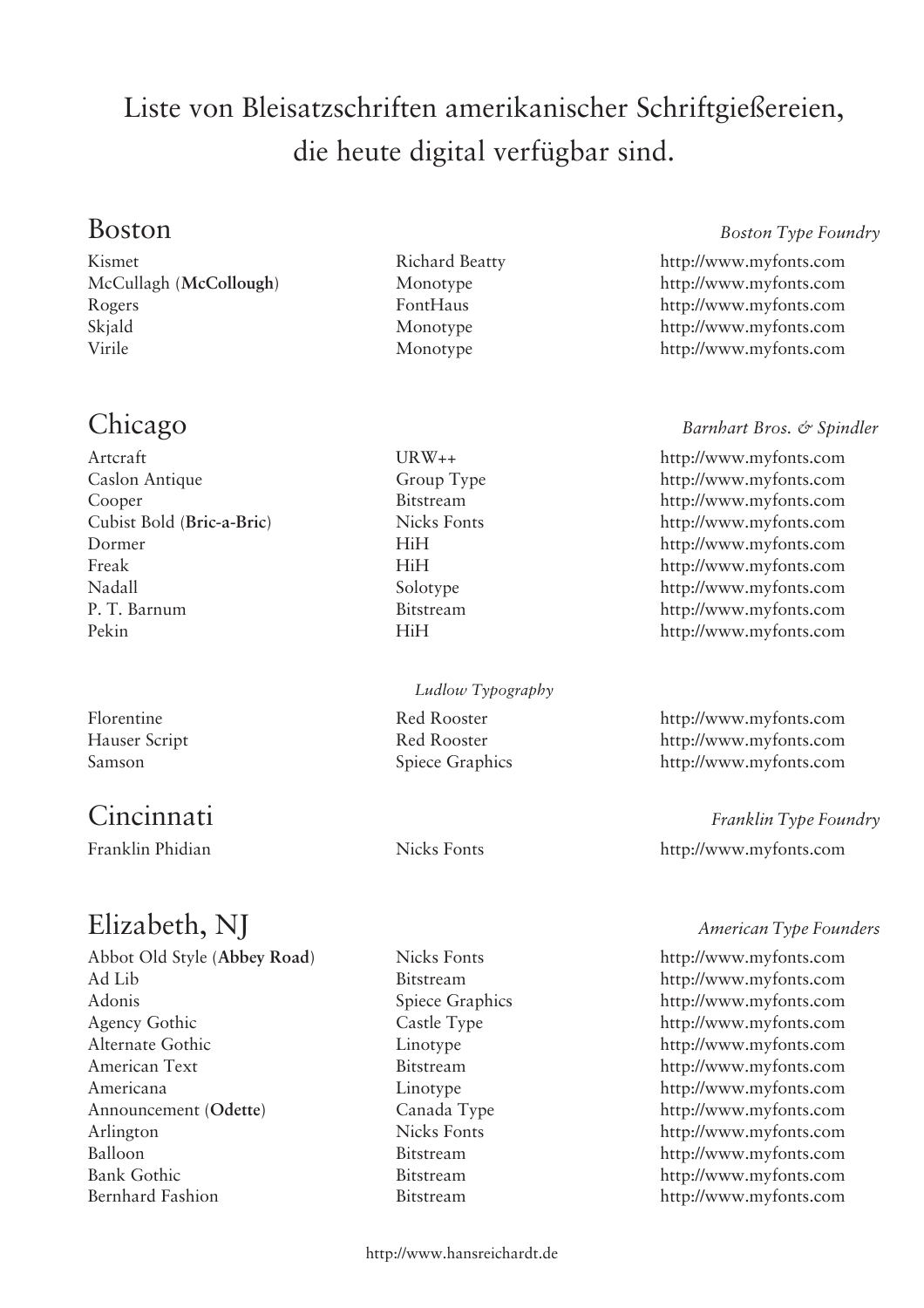Onyx (**Arsis**) Monotype http://www.myfonts.com

Bernhard Gothic Spiece Graphics http://www.myfonts.com

Bernhard Modern Bitstream http://www.myfonts.com Bernhard Tango Bitstream Bitstream http://www.myfonts.com Bewick Roman Nicks Fonts http://www.myfonts.com Binner URW++ URW++ http://www.myfonts.com Bradley URW++ http://www.myfonts.com Broadway Linotype http://www.myfonts.com Brody Linotype http://www.myfonts.com Brush Script Linotype http://www.myfonts.com Bulletin Typewriter Mecanrma http://www.myfonts.com Bulmer Monotype http://www.myfonts.com Canterbury Red Rooster http://www.myfonts.com Century Expanded Bitstream http://www.myfonts.com Century Old Style Adobe http://www.myfonts.com Century Schoolbook URW++ http://www.myfonts.com Cheltenham Old Style Bitstream http://www.myfonts.com Clearface Gothic Linotype http://www.myfonts.com Cloister Old Style P22 http://www.myfonts.com Cloister Black Bitstream http://www.myfonts.com Commercial Script URW++ http://www.myfonts.com Copperplate Gothic Linotype http://www.myfonts.com Craw Modern URW++ http://www.myfonts.com Dom Bitstream http://www.myfonts.com Eagle FontBureau http://www.myfonts.com Empire Bitstream http://www.myfonts.com Engravers Old English Bitstream http://www.myfonts.com Franklin Gothic Linotype http://www.myfonts.com Gallia Monotype http://www.myfonts.com Garamond Bitstream http://www.myfonts.com Globe Gothic  $P_{22}$  http://www.myfonts.com Goudy Catalogue Linotype http://www.myfonts.com Goudy Handtooled Linotype http://www.myfonts.com Goudy Old Style Linotype http://www.myfonts.com Goudytype Matteson Typographic http://www.myfonts.com Grayda (**Genesis**) Canada Type http://www.myfonts.com Greeting Monotone Monotype http://www.myfonts.com Heritage (**Walter**) Canada Type http://www.myfonts.com Hobo Linotype http://www.myfonts.com Hollywood Spiece Graphics http://www.myfonts.com Kaufmann Script Bitstream http://www.myfonts.com Keynote (Chaplin) Monotype http://www.myfonts.com Liberty Bitstream http://www.myfonts.com Lightline Gothic Linotype http://www.myfonts.com Lydian Bitstream http://www.myfonts.com Modernique Bitstream http://www.myfonts.com Modernistic Monotype http://www.myfonts.com Murray Hill Bitstream http://www.myfonts.com National Matteson Typographic http://www.myfonts.com Newport Spiece Graphics http://www.myfonts.com News Gothic Linotype http://www.myfonts.com Newstyle Matteson Typographic http://www.myfonts.com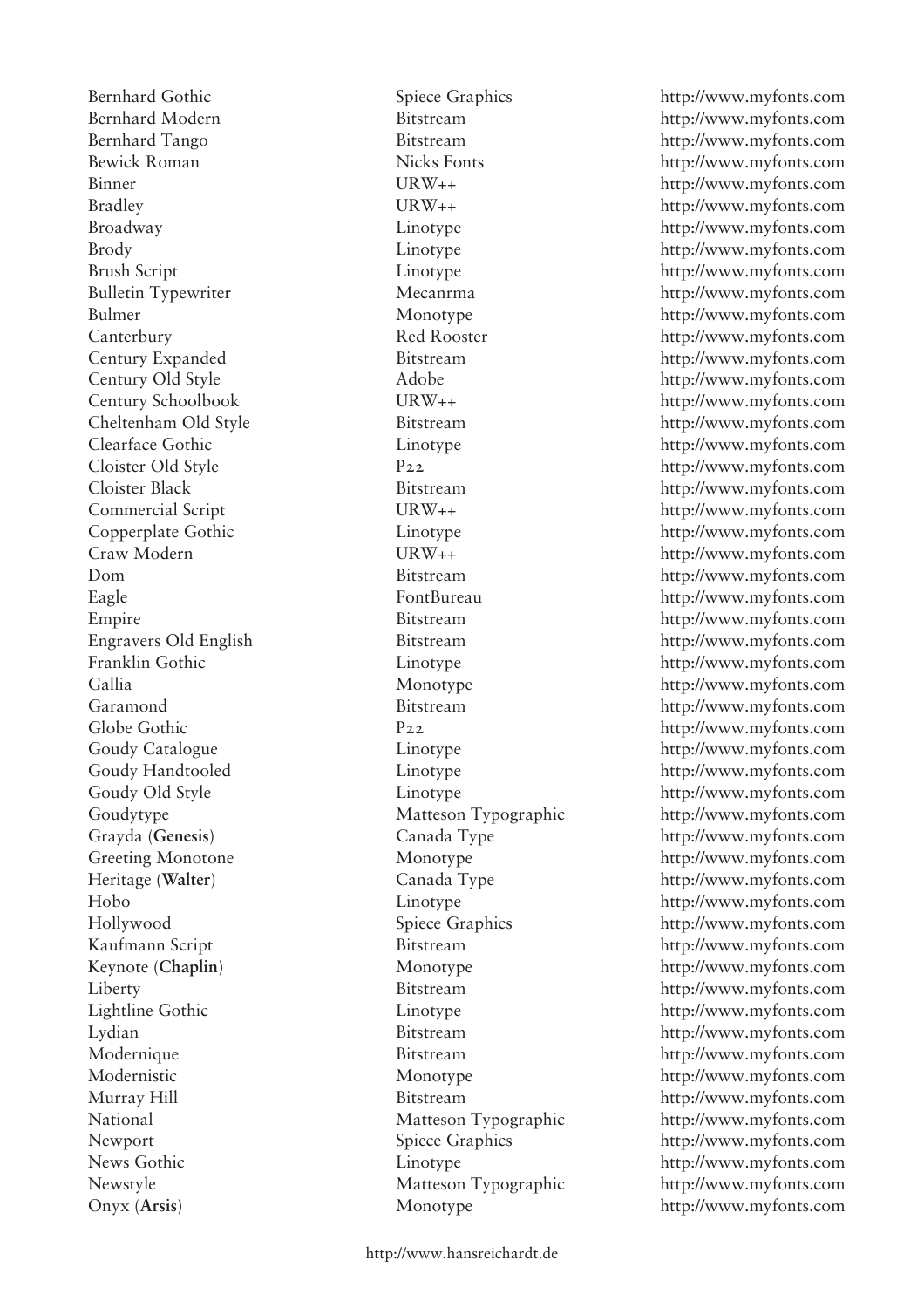Parisian Bitstream http://www.myfonts.com Park Avenue Bitstream http://www.myfonts.com Pericles Ascender http://www.myfonts.com Phenix Red Rooster http://www.myfonts.com Piranesi Bitstream http://www.myfonts.com Railroad Gothic Red Rooster http://www.myfonts.com Raleigh Cursive (**Redwood**) Canada Type http://www.myfonts.com Repro Script (**Mullen Hand**) Canada Type http://www.myfonts.com Romany (**Apricot**) Canada Type http://www.myfonts.com Stencil Bitstream http://www.myfonts.com Stymie Bitstream http://www.myfonts.com Tiffany Upright Bitstream http://www.myfonts.com Wedding Text URW++ URW++ http://www.myfonts.com

# Marlborough *Village Letter Foundry*

### *Keystone Type Foundry*

Crayonette Claude Pelletier Freefont

Forum ARTypes http://www.myfonts.com Hadriano Monotype http://www.myfonts.com Saks Goudy Richard Beatty http://www.myfonts.com Tory Matteson Typographic http://www.myfonts.com Truesdell Monotype http://www.myfonts.com Village Font Bureau http://www.myfonts.com

New York *Bruce Type Foundry*

Bruce Mikita **Harold Lohner** http://www.fontbros.com Della Robbia Linotype http://www.myfonts.com

### Philadelphia *MacKellar, Smiths&Jordan*

Centennial Script Canada Type http://www.myfonts.com Childs Richard Beatty http://www.myfonts.com Edison (**Edison Swirl**) Spiece Graphics http://www.myfonts.com Houghton (**Potsdam**) Scriptorium http://www.myfonts.com Isabella Monotype http://www.myfonts.com Newfangle Nicks Fonts http://www.myfonts.com Ronaldson Canada Type http://www.myfonts.com Spiral Richard Beatty http://www.myfonts.com Treasury Canada Type http://www.myfonts.com Zinco (**Zinc Italian**) Spiece Graphics http://www.myfonts.com

John Hancock Red Rooster http://www.myfonts.com Laureate LetraType http://www.letratype.com